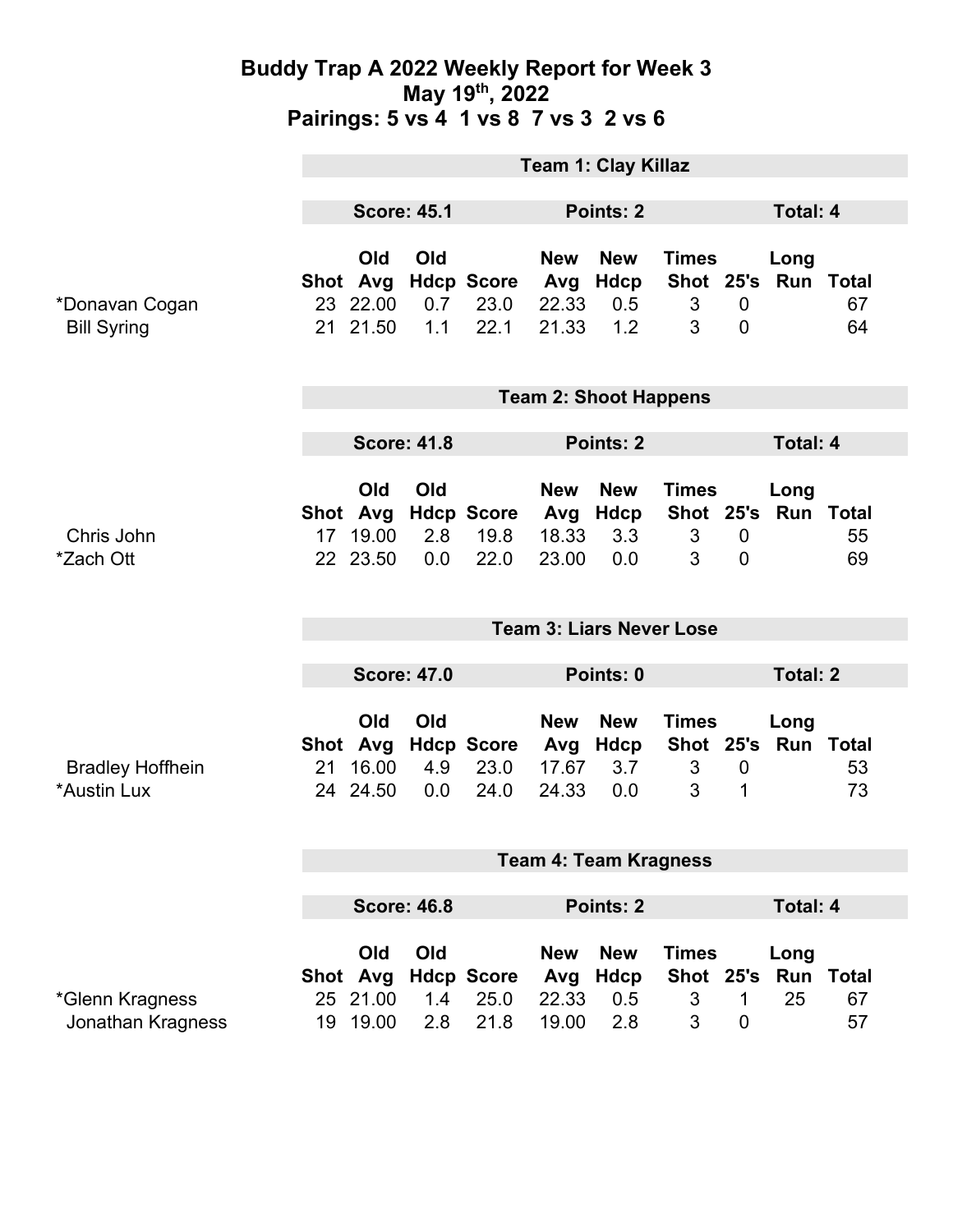### **Buddy Trap A 2022 Weekly Report for Week 3 May 19th, 2022 Pairings: 5 vs 4 1 vs 8 7 vs 3 2 vs 6**

|                                              | <b>Team 5: Sherfwoof LLC</b> |                                         |                   |                                   |                                     |                                      |                                     |                               |                                |              |  |
|----------------------------------------------|------------------------------|-----------------------------------------|-------------------|-----------------------------------|-------------------------------------|--------------------------------------|-------------------------------------|-------------------------------|--------------------------------|--------------|--|
|                                              | <b>Score: 41.6</b>           |                                         |                   | Points: 0                         |                                     |                                      |                                     | <b>Total: 1</b>               |                                |              |  |
| *Brandon Peterson<br><b>Natalie Peterson</b> |                              | Old<br>Shot Avg<br>21 21.50<br>16 18.00 | Old<br>1.1<br>3.5 | <b>Hdcp Score</b><br>22.1<br>19.5 | <b>New</b><br>Avg<br>21.33<br>17.33 | <b>New</b><br>Hdcp<br>1.2<br>4.0     | <b>Times</b><br>3<br>3              | $\mathbf 0$<br>$\overline{0}$ | Long<br>Shot 25's Run Total    | 64<br>52     |  |
|                                              | Team 6: Hidin from Biden     |                                         |                   |                                   |                                     |                                      |                                     |                               |                                |              |  |
|                                              | <b>Score: 41.2</b>           |                                         |                   |                                   |                                     | Points: 0                            |                                     |                               |                                | Total: 3     |  |
| Armando Lorenzi<br>*Dominic Lorenzi          | 16                           | Old<br>Shot Avg<br>18.50<br>22 24.00    | Old<br>3.2<br>0.0 | <b>Hdcp Score</b><br>19.2<br>22.0 | <b>New</b><br>17.67<br>23.33        | <b>New</b><br>Avg Hdcp<br>3.7<br>0.0 | <b>Times</b><br>Shot 25's<br>3<br>3 | $\mathbf 0$<br>1              | Long<br><b>Run Total</b>       | 53<br>70     |  |
|                                              | <b>Team 7: Double Taps</b>   |                                         |                   |                                   |                                     |                                      |                                     |                               |                                |              |  |
|                                              | <b>Score: 47.2</b>           |                                         |                   | Points: 2                         |                                     |                                      |                                     | <b>Total: 6</b>               |                                |              |  |
| Dan Meyer<br>*Justin Mrugala                 | 18                           | Old<br>Shot Avg<br>25 25.00<br>17.00    | Old<br>0.0<br>4.2 | <b>Hdcp Score</b><br>25.0<br>22.2 | <b>New</b><br>Avg<br>25.00<br>17.33 | <b>New</b><br>Hdcp<br>0.0<br>4.0     | <b>Times</b><br>Shot 25's<br>3<br>3 | 3<br>$\mathbf 0$              | Long<br><b>Run Total</b><br>75 | 75<br>52     |  |
|                                              | Team 8: League average       |                                         |                   |                                   |                                     |                                      |                                     |                               |                                |              |  |
|                                              | <b>Score: 44.4</b>           |                                         |                   | Points: 0                         |                                     |                                      |                                     | <b>Total: 0</b>               |                                |              |  |
|                                              |                              | Old<br>Shot Avg                         | Old               | <b>Hdcp Score</b>                 | <b>New</b><br>Avg                   | <b>New</b><br>Hdcp                   | <b>Times</b><br>$\mathbf 0$         | $\overline{0}$                | Long<br>Shot 25's Run Total    | $\mathbf{0}$ |  |

Super Shooters: Glenn Kragness 25 Dan Meyer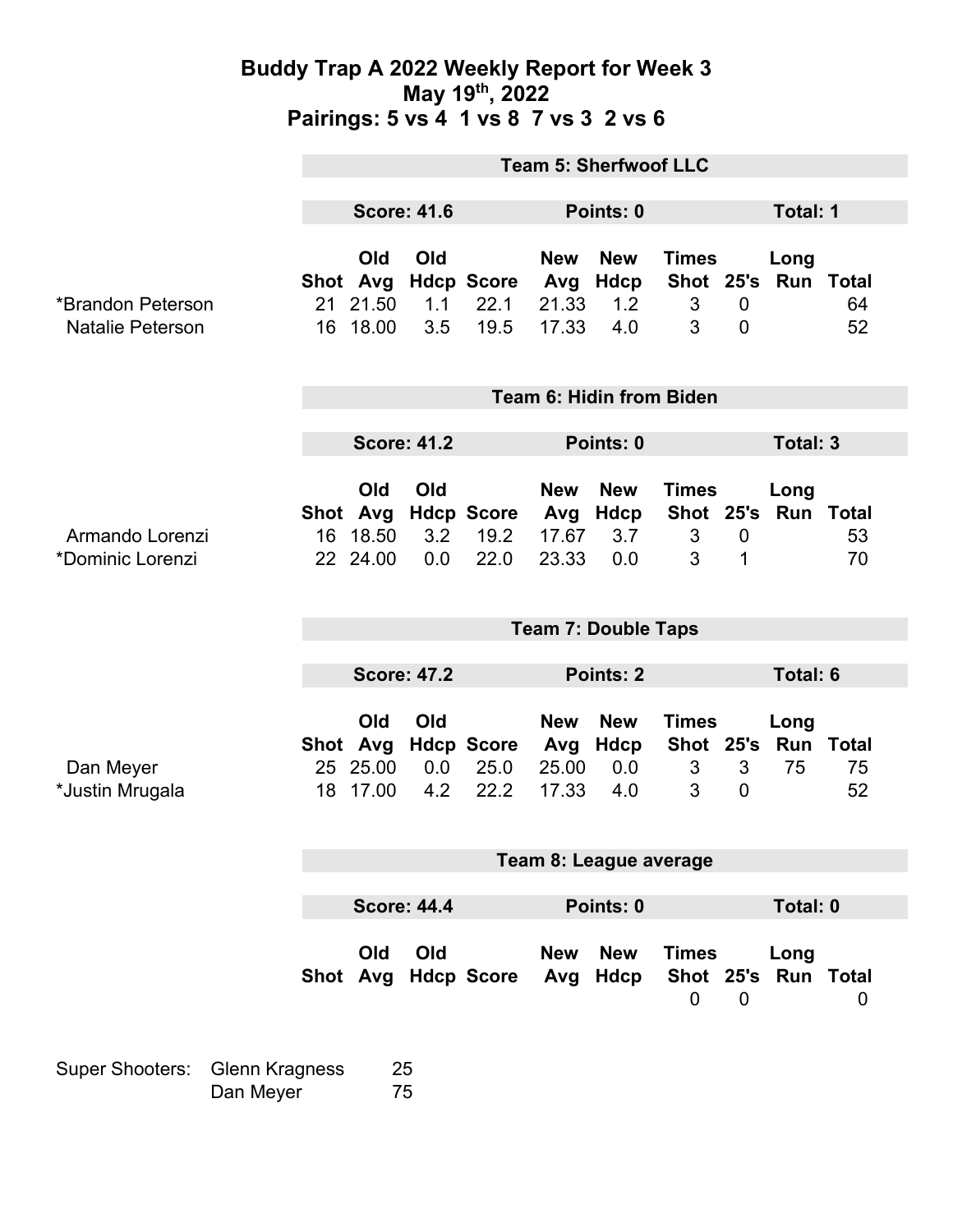### **Buddy Trap A 2022 Weekly Report for Week 3 May 19th, 2022 Pairings: 5 vs 4 1 vs 8 7 vs 3 2 vs 6**

# **Buddy Trap A 2022 Team Standings through week 3**

| Team 7 | <b>Double Taps</b>      | 6.0 |
|--------|-------------------------|-----|
| Team 4 | <b>Team Kragness</b>    | 4.0 |
| Team 2 | <b>Shoot Happens</b>    | 4.0 |
| Team 1 | <b>Clay Killaz</b>      | 4.0 |
| Team 6 | <b>Hidin from Biden</b> | 3.0 |
| Team 3 | <b>Liars Never Lose</b> | 2.0 |
| Team 5 | <b>Sherfwoof LLC</b>    | 1.0 |
| Team 8 | League average          | 0.0 |